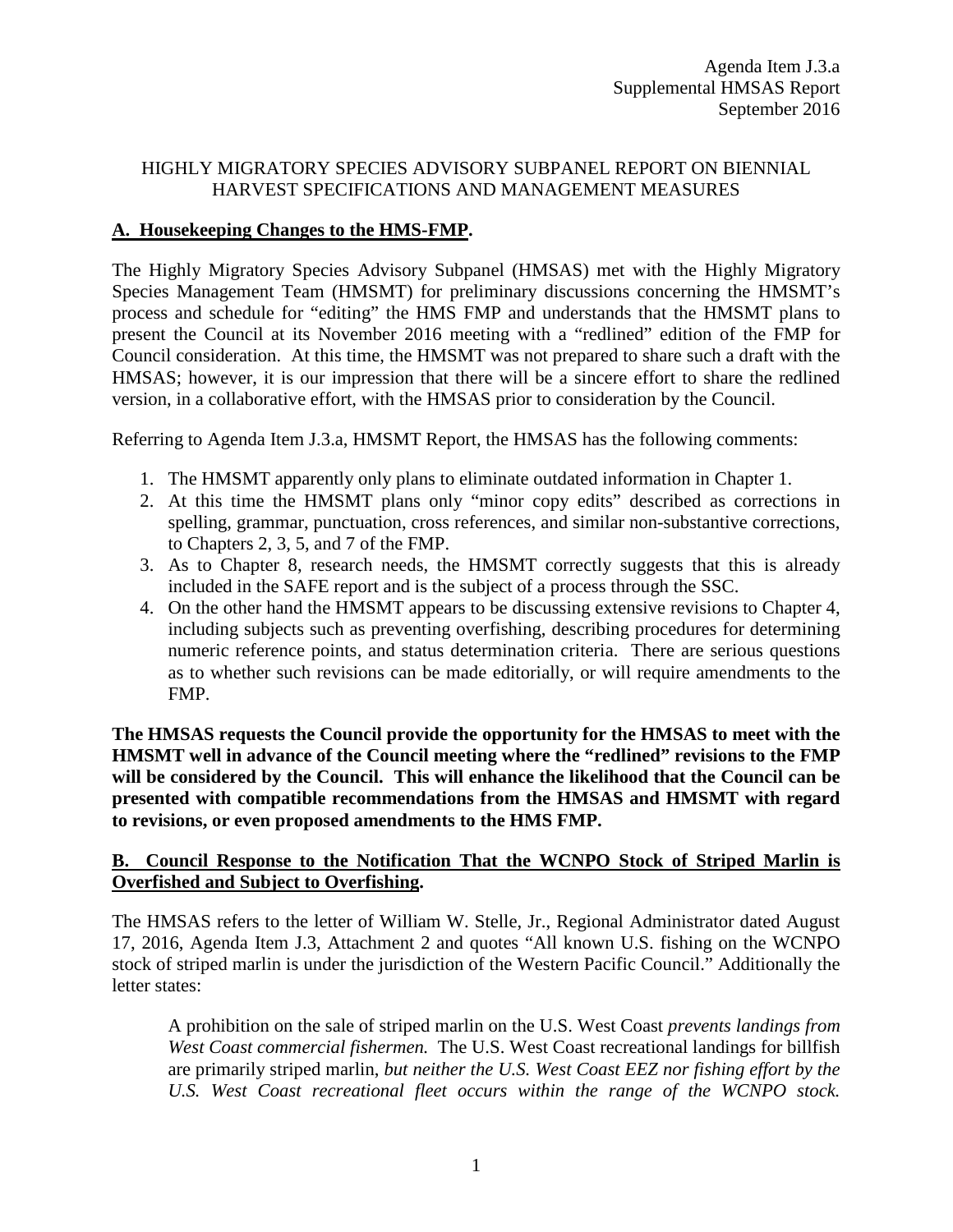Therefore, landings of the U.S. Coast recreational fleet are considered catch from one of the Eastern Pacific stocks.

\* \* \* \* \*

As indicated earlier*, U.S. West Coast fleets do not fish within the geographic area of this stock.* However, the portion of the WCNPO stock that falls within the IATTC Convention Area is not subject to any current measures, while the rest of the stock remains subject to measures implemented by the WCPFC. National Standard 3 of the MSA requires individual stocks to be managed as a unit throughout their range, to the extent practicable (50 CFR 600.320(a)).

From the above information it is not clear to the HMSAS that the Council is under an obligation to take any action.

## **The HMSAS suggests that the Council schedule reconsideration of this matter for the June 2017 Council meeting.**

## **C. Response to the Petition for Rulemaking on Pacific Bluefin Tuna.**

The HMSAS is aware of the National Marine Fisheries Service (NMFS) statement that it is referring "the specific requests for rulemaking under the Magnuson-Stevens Fishery Conservation and Management Act (MSA) to the Council for further consideration," (which was contained in the recent Federal Register notice, 81 F.R. 39213, June 16, 2016), in its denial of the Center for Biological Diversity's Bluefin petition.

The HMSAS' understanding of how international HMS stocks are managed under the MSA, is that the Council's role is to recommend domestic regulations to implement those international conservation and management measures which the U.S. has agreed to in a Regional Fisheries Management Organization (RFMO). In addition, it should be noted that in both the Inter-American Tropical Tuna Commission's U.S. Section and the Western and Central Pacific Fisheries Management Commission's U.S. Section, the Council has a seat at the international table in the form of having one of the Commissioners in each organization. This is a primary avenue for the Council to express its views on international management.

The Council's regulation in reducing the sport fishing bag limit on Pacific Bluefin is an example of action independent of that recommended by an RFMO. That action, however, was to develop domestic regulations called for and agreed to by the U.S. government in the IATTC's Pacific Bluefin resolution (C-14-06), which in pertinent part reads:

In 2015, each CPC must take meaningful measures to reduce catches of Pacific bluefin *tuna by sportfishing vessels operating under its jurisdiction to levels comparable to the levels of reduction applied under this resolution to the EPO commercial fisheries until such time that the stock is re-built.* 

Conservation and management decisions should be based on science. The WCPFC-NC, and, therefore the WCPFC, depends on scientific advice given by the International Scientific Committee (ISC). The IATTC depends on scientific advice coming from its scientific staff. The